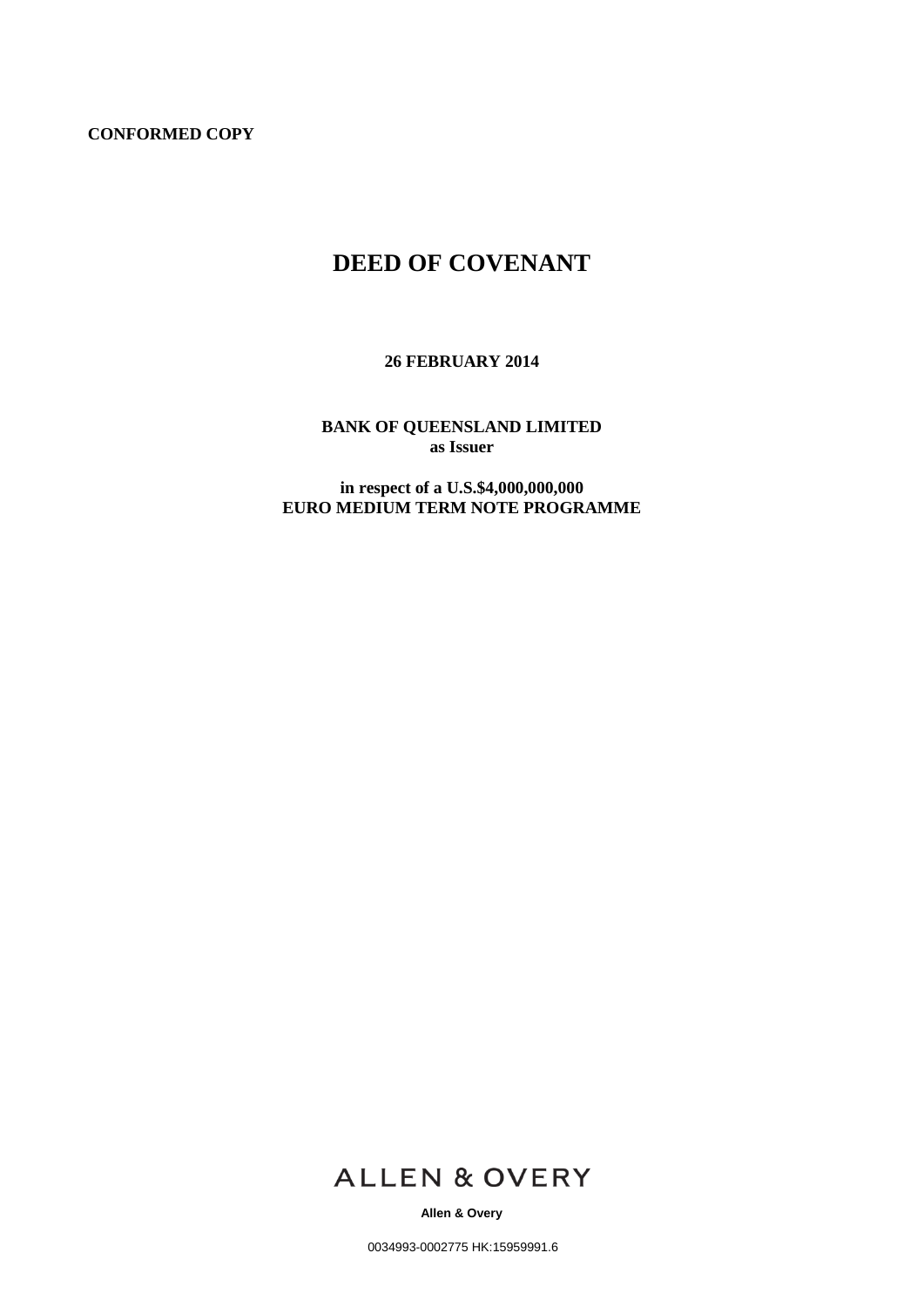## **DEED OF COVENANT**

THIS DEED OF COVENANT is made on 26 February 2014 by BANK OF QUEENSLAND LIMITED (ABN 32 009 656 740) (the **Issuer**) in favour of the account holders specified below of Clearstream, Banking, société anonyme (**Clearstream, Luxembourg**) and Euroclear Bank S.A./N.V. (**Euroclear**) and/or any other additional clearing system or systems as are specified in the Final Terms relating to any Note (as defined below) (each a **Clearing System**).

## **WHEREAS**:

- (A) The Issuer has entered into an amended and restated dealer agreement, dated 17 December 2010, with the Dealers named therein (the **Dealer Agreement**, which expression includes the same as it may be amended or supplemented from time to time) under which the Issuer proposes from time to time to issue Euro Medium Term Notes (the **Notes**).
- (B) The Issuer has also entered into an amended and restated agency agreement, dated 19 December 2012, between the Issuer and Citibank, N.A., London Branch (the **Agent**) and the other agents named therein (the **Agency Agreement**, which expression includes the same as it may be amended, supplemented or restated from time to time).
- (C) The Notes will initially be represented by, and comprised in, Temporary Global Notes (the **Temporary Global Notes**) and thereafter may be represented by, and comprised in, Permanent Global Notes (the **Permanent Global Notes**, the Temporary Global Notes and Permanent Global Notes being herein together called the **Global Notes**) representing a certain number of underlying Notes (the **Underlying Notes**).
- (D) Each Global Note may, after issue, be deposited with a depositary for one or more Clearing Systems (each such Clearing System or all such Clearing Systems together, the **Relevant Clearing System**). Upon such deposit of a Global Note the Underlying Notes represented by such Global Note will be credited to a securities account or securities accounts with the Relevant Clearing System. Any account holder with the Relevant Clearing System which has Underlying Notes credited to its securities account from time to time (each a **Relevant Account Holder**) will, subject to and in accordance with the terms and conditions and operating procedures or management regulations of the Relevant Clearing System, be entitled to transfer such Underlying Notes and (subject to and upon payment being made by the Issuer to the bearer in accordance with the terms of the relevant Global Note) will be entitled to receive payments from the Relevant Clearing System calculated by reference to the Underlying Notes credited to its securities account.
- (E) In certain circumstances specified in each Global Note, a Global Note will become void. The time at which a Global Note becomes void is hereinafter referred to as the **Relevant Time**. In such circumstances each Relevant Account Holder will, subject to and in accordance with the terms of this Deed, acquire against the Issuer all those rights which such Relevant Account Holder would have had if, prior to the Global Note becoming void, duly executed and authenticated Definitive Note(s) (as defined in the Agency Agreement) and, interest coupons (the **Coupons**) appertaining to the Definitive Note(s) (if appropriate) had been issued in respect of its Underlying Note(s) and such Definitive Notes(s) and Coupons (if appropriate) were held and beneficially owned by such Relevant Account Holder.
- (F) This Deed of Covenant supersedes a previous deed of covenant dated 19 December 2012 in respect of any Notes issued on or after the date hereof. This does not affect any Note issued prior to the date hereof.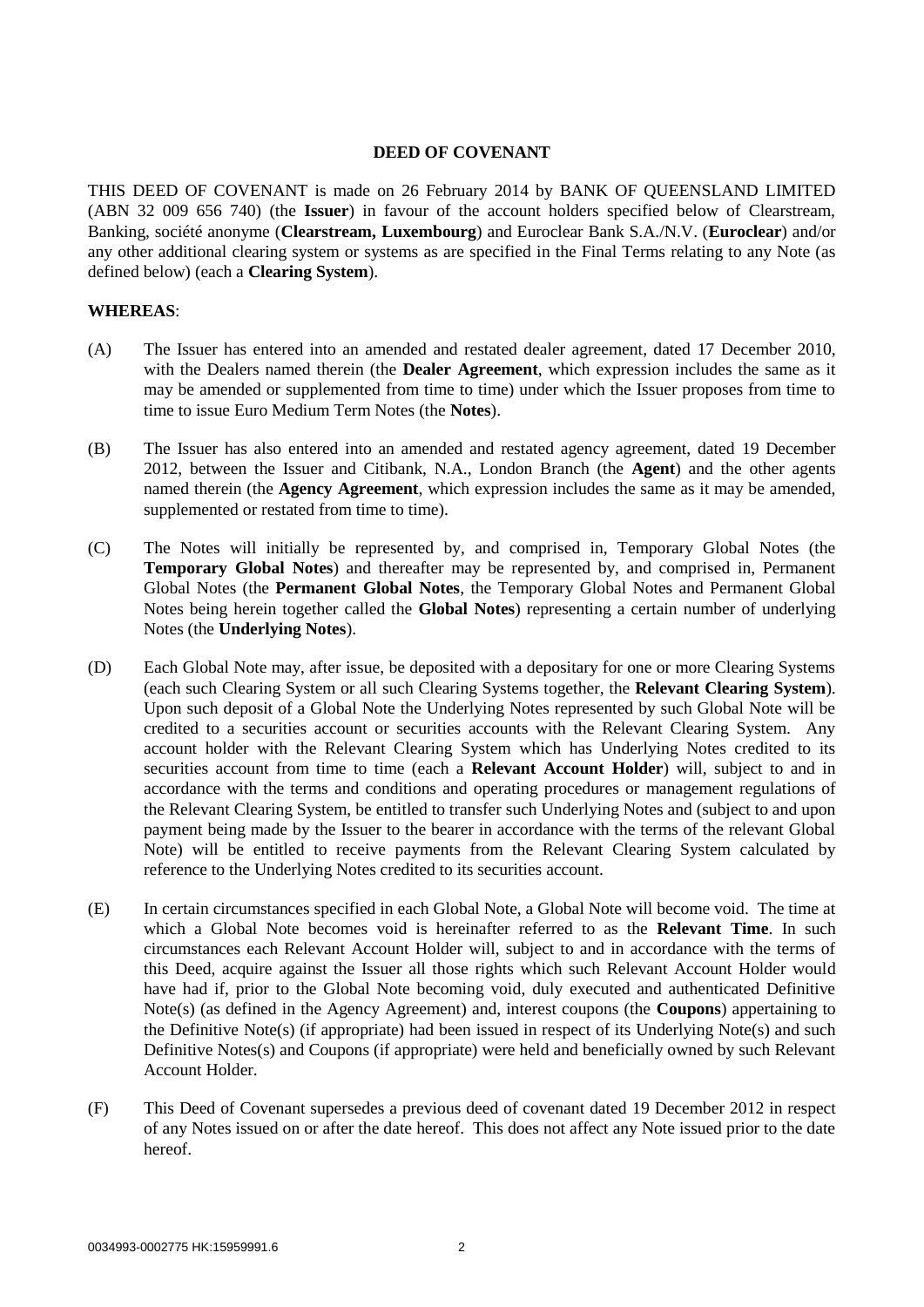## **NOW THIS DEED WITNESSES** as follows:

- (a) If any Global Note becomes void in accordance with the terms thereof the Issuer hereby undertakes and covenants with each Relevant Account Holder (other than when any Relevant Clearing System is an account holder of any other Relevant Clearing System) that each Relevant Account Holder shall automatically acquire at the Relevant Time, without the need for any further action on behalf of any person, against the Issuer all those rights which such Relevant Account Holder would have had if at the Relevant Time it held and beneficially owned duly executed and authenticated Definitive Note(s) and Coupons (if appropriate) in respect of each Underlying Note represented by such Global Note which such Relevant Account Holder has credited to its securities account with the Relevant Clearing System at the Relevant Time. The Issuer's obligation pursuant to this clause shall be a separate and independent obligation by reference to each Underlying Note which a Relevant Account Holder has credited to its securities account with the Relevant Clearing System and the Issuer agrees that a Relevant Account Holder may assign its rights hereunder in whole or in part.
- (a) The records of the Relevant Clearing System shall be conclusive evidence of the identity of the Relevant Account Holders and the number of Underlying Notes credited to the securities account of each Relevant Account Holder. For the purposes hereof a statement issued by the Relevant Clearing System stating:
	- (i) the name of the Relevant Account Holder to which such statement is issued; and
	- (ii) the aggregate nominal amount of Underlying Notes credited to the securities account of such Relevant Account Holder as at the opening of business on the first day following the Relevant Time on which the Relevant Clearing System is open for business,

shall be conclusive evidence of the records of the Relevant Clearing System at the Relevant Time.

- (b) In the event of a dispute, the determination of the Relevant Time by the Relevant Clearing System (in the absence of manifest error) shall be final and conclusive for all purposes in connection with the Relevant Account Holders with securities accounts with the Relevant Clearing System.
- (c) The Issuer undertakes in favour of each Relevant Account Holder that, in relation to any payment to be made by it under this Deed, it will comply with the provisions of Condition 7 (*Taxation*) of the Underlying Notes to the extent that they apply to any payments in respect of Underlying Notes as if those provisions had been set out in full in this Deed.
- (d) The Issuer will pay any stamp and other duties and taxes, including interest and penalties, payable on or in connection with the execution of this Deed and any action taken by any Relevant Account Holder to enforce the provisions of this Deed.
- (e) The Issuer hereby warrants, represents and covenants with each Relevant Account Holder that it has all corporate power, and has taken all necessary corporate or other steps, to enable it to execute, deliver and perform this Deed, and that this Deed constitutes a legal, valid and binding obligation of the Issuer enforceable in accordance with its terms subject to the laws of bankruptcy and other laws affecting the rights of creditors generally.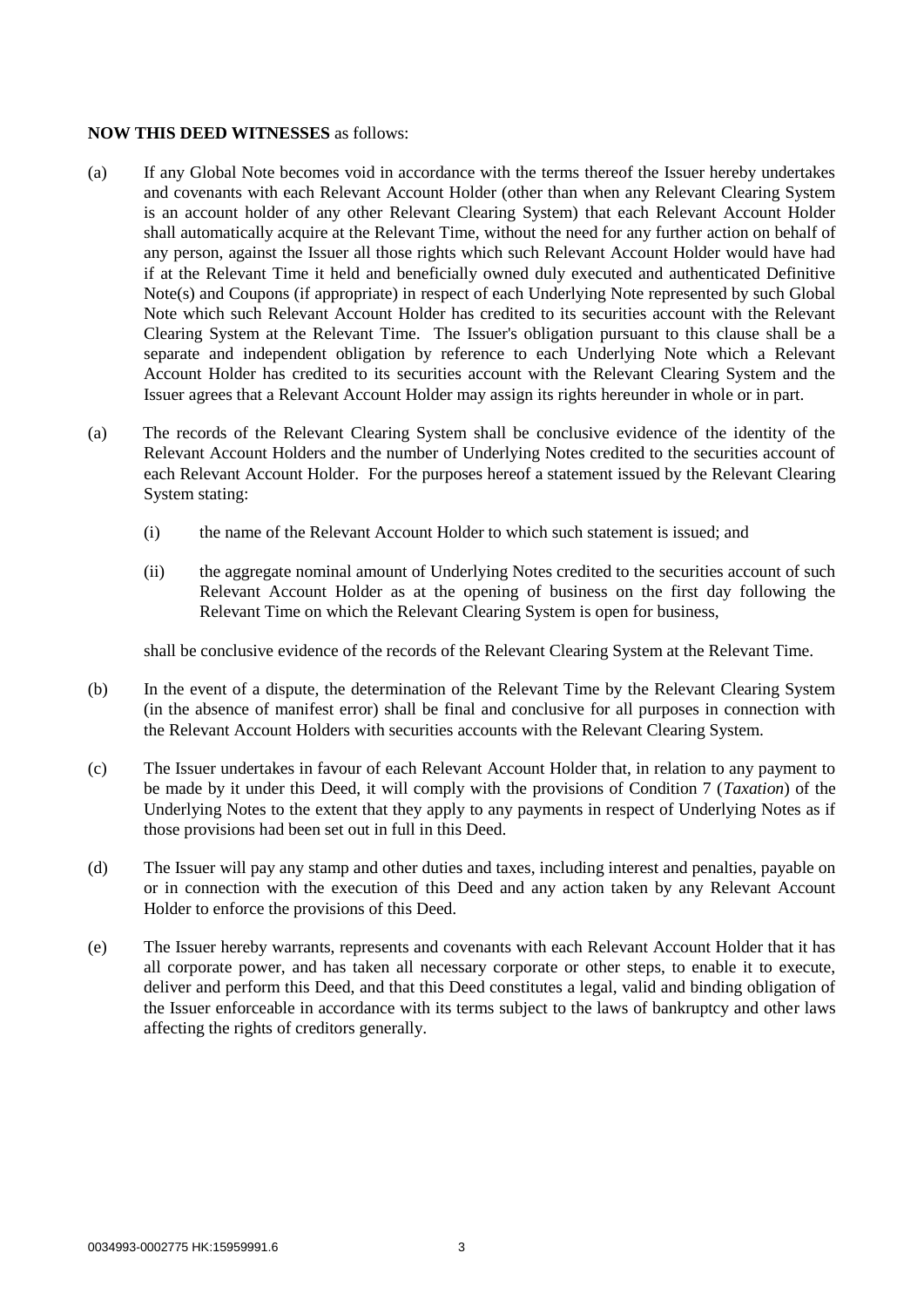- (f) This Deed shall take effect as a Deed Poll for the benefit of the Relevant Account Holders from time to time and for the time being. This Deed shall be deposited with and held by the depositary for the Relevant Clearing System (being at the date hereof Citibank, N.A. at 13th Floor, Citigroup Centre, Canada Square, Canary Wharf, London E14 5LB, United Kingdom) until all the obligations of the Issuer hereunder have been discharged in full.
- (g) The Issuer hereby acknowledges the right of every Relevant Account Holder to the production of, and the right of every Relevant Account Holder to obtain (upon payment of a reasonable charge) a copy of, this Deed, and further acknowledges and covenants that the obligations binding upon it contained herein are owed to, and shall be for the account of, each and every Relevant Account Holder, and that each Relevant Account Holder shall be entitled severally to enforce the said obligations against the Issuer.
- (h) No rights are conferred on any person under the Contracts (Rights of Third Parties) Act 1999 to enforce any term of this Deed, but this does not affect any right or remedy of any person which exists or is available apart from that Act.
- (i) (i) This Deed and any non-contractual obligations arising out of or in connection with this Deed are governed by, and shall be construed in accordance with, the laws of England.
	- (ii) Subject to (j)(iv) below, the English courts have exclusive jurisdiction to settle any dispute arising out of or in connection with this Deed, including any dispute as to its existence, validity, interpretation, performance, breach or termination or the consequences of its nullity and any dispute relating to any non-contractual obligations arising out of or in connection with it (a **Dispute**) and each of the Issuer and any Relevant Account Holder in relation to any Dispute submits to the exclusive jurisdiction of the English courts.
	- (iii) For the purpose of this clause (j), each of the Issuer and any Relevant Account Holder waives any objection to the English courts on the grounds that they are an inconvenient or inappropriate forum to settle any Dispute.
	- (iv) To the extent allowed by law, each Relevant Account Holder may, in respect of any Dispute or Disputes, take (i) proceedings in any other court with jurisdiction; and (ii) concurrent proceedings in any number of jurisdictions.
	- (v) The Issuer irrevocably appoints Law Debenture Corporate Services Limited at its registered office at Fifth floor, 100 Wood Street, London EC2V 7EX as its agent under this Deed for service of process in any proceedings before the English courts in relation to any Dispute and agrees that, in the event of Law Debenture Corporate Services Limited being unable or unwilling for any reason so to act, it will immediately appoint another person as its agent for service of process in England in respect of any Dispute. The Issuer agrees that failure by a process agent to notify it of any process will not invalidate service. Nothing in this clause shall affect the right to serve process in any other manner permitted by law.